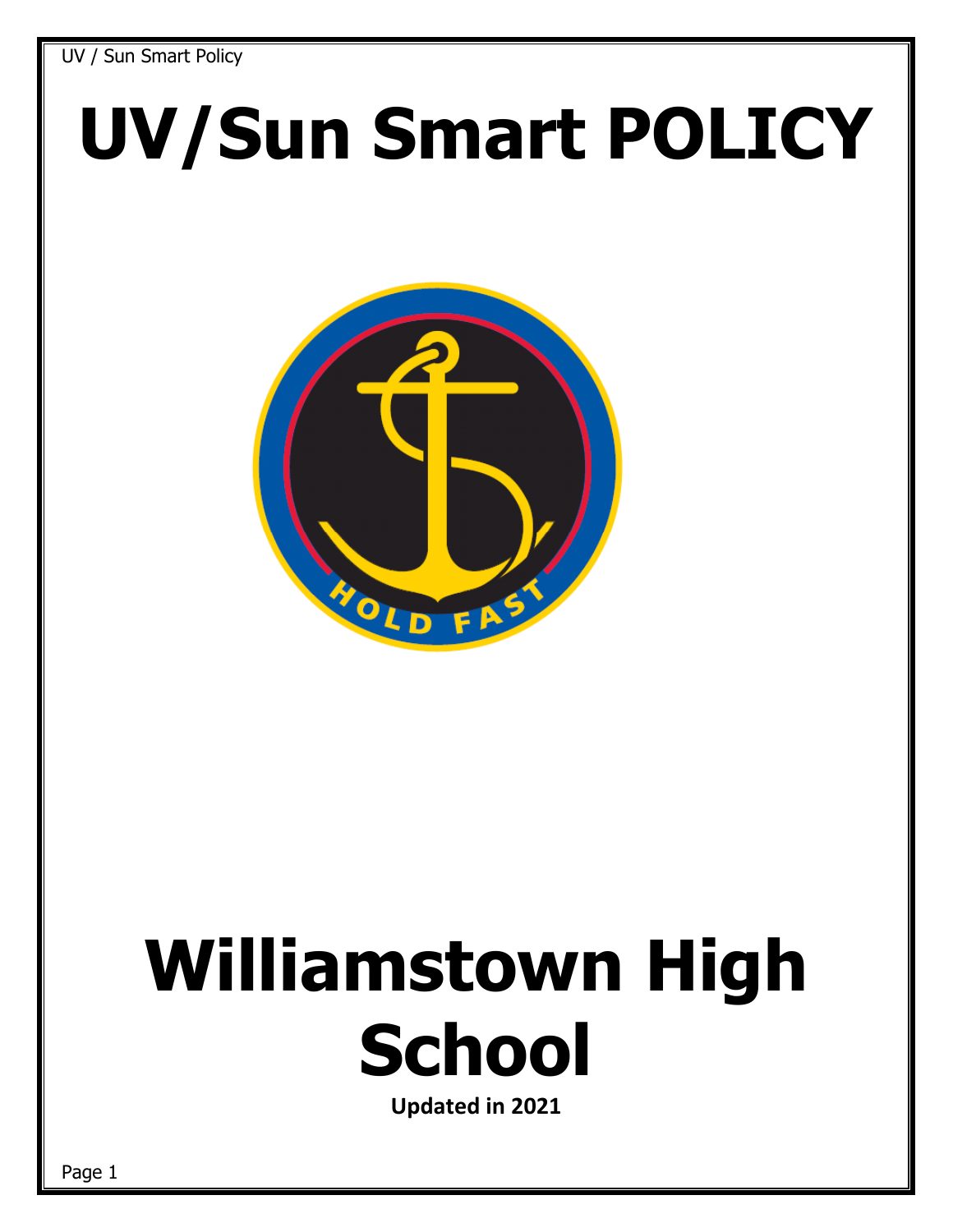#### **1. Rationale**

 Excessive exposure to the sun's ultraviolet (UV) radiation can cause health problems including sunburn, damage to skin and eyes, and an increased risk of skin cancer. UV radiation:

- cannot be seen or felt
- can be reflected off surfaces such as buildings, asphalt, concrete, water, sand and snow
- can pass through light clouds
- varies in intensity across the year (highest in Victoria from mid-August end of April)
- peaks during school hours

This UV Policy has been developed to ensure that all students and staff attending Williamstown High School (WHS) are protected from over-exposure to the harmful UV radiation from the sun. It documents our comprehensive sun and UV protection practices. These practices will be applied to all students and staff at school activities including sports carnivals, excursions and camps.

#### **2. Purpose**

The purpose of this policy is to encourage behaviours at Williamstown High School to minimise the risk of skin and eye damage and skin cancer. This policy provides guidelines to:

- Support staff and students to use a combination of sun protection measures when UV index levels are 3 or above (generally mid-August – end of April).
- Ensure that there are outdoor environments that provide adequate shade for students and staff.
- Ensure students are encouraged and supported to develop independent sun protection skills to help them to be responsible for their own protection.
- Support our school's strategies to meet its duty of care and occupational health and safety obligations to minimise harmful UV exposure and associated harm for students and staff.

#### **3. Implementation**

Sun safety is a shared responsibility and staff, parents and students are encouraged to implement a combination of sun protection measures whenever UV levels reach 3 and above (typically from mid-August to the end of April in Victoria). Information about the daily local sun protection times is available via, the free [SunSmart app,](http://www.sunsmart.com.au/tools/interactive-tools/free-sunsmart-app) or at [sunsmart.com.au](http://www.sunsmart.com.au/) or bom.gov.au

Williamstown High School has the following measures in place to help reduce the risk of excessive UV sun exposure for staff and students.

#### **4. Specific procedures**

#### **Shade**

Williamstown High School will provide sufficient options for shelter and trees to provide shade on school grounds, particularly in places such as:

- where students congregate for lunch
- outdoor lesson areas
- popular play areas
- assembly areas
- sporting grounds and oval
- Students are encouraged to use shade when outside particularly if they are not wearing appropriate hats or clothing.

When building works or grounds maintenance is conducted at either campus that may impact on the level of

Page 2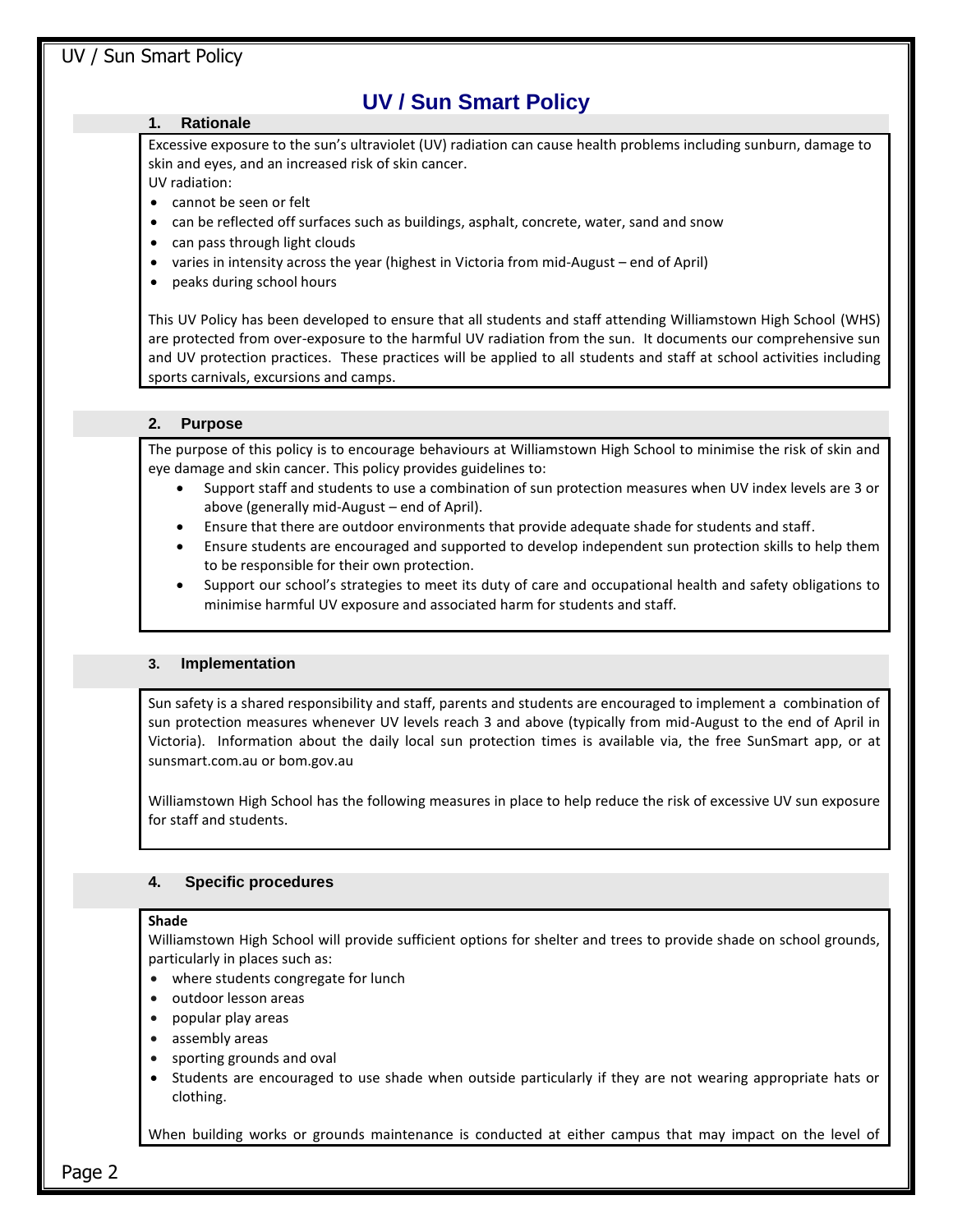shading available to staff and students, a review of the shaded areas available will be conducted and further shading installed as appropriate.

#### **Sun protective uniform/clothing**

Williamstown High School recommends that from mid-August to end of April, and whenever UV levels reach 3 and above, students come to school wearing sun-protective clothing such as:

- loose, cool, closely-woven fabric
- shirts with a collar and/or high necklines
- tops with elbow length or long sleeves
- longer style shorts and skirts
- rash vests or t-shirts for outdoor swimming activities.

Williamstown High School's school uniform and dress code includes sun-protective clothing, including:

- loose, cool, closely-woven fabric
- shirts with a collar and/or high necklines
- tops with elbow length or long sleeves
- longer style shorts and skirts

As we are a secondary school, we expect students to take responsibility for being SunSmart by wearing a school hat during outdoor activities or staying in the shade, if they are not wearing sunscreen.

Staff and students are encouraged to wear hat styles that protect the face, neck and ears when outdoors, for example broad-brimmed, legionnaire or bucket.

Students who are not wearing appropriate protective clothing or a hat may be asked to play in the shade or in a suitable area protected from the sun.

#### **Sunscreen**

Williamstown High School encourages all staff and students to apply SPF30 (or higher) broad-spectrum, waterresistant sunscreen daily whenever UV levels reach 3 and above. Sunscreen should be applied at least 20 minutes before going outdoors, and reapplied every two hours according to [manufacturer's instructions](https://www.tga.gov.au/book/4-labelling-and-advertising).

WHS has strategies in place to remind students to apply sunscreen before going outdoors [for example i.e. reminder notices, sunscreen monitors and teacher packs during classtime.

WHS students are welcome to attend the front office to access sunscreen. Staff and students who may suffer from allergic reactions from certain types of sunscreen are encouraged to contact the first aid officers at each campus to implement a management plan to reduce the risk of an allergic reaction at school.

Staff and families should role model SunSmart behaviour and are encouraged to apply SPF 30 (or higher) broadspectrum, water-resistant sunscreen when outside.

#### **Sunglasses**

Where practical, WHS encourages students and staff engaged in outdoor activities to wear close-fitting, wraparound sunglasses that meet the Australian Standard 1067 (Sunglasses: Category 2, 3 or 4) and cover as much of the eye area as possible.

#### **Curriculum**

Students at our school are encouraged to make healthy choices, and are supported to understand the benefits and risks of sun exposure. WHS will address sun and UV safety education as part of our Health and Physical Education program, Student Engagement and Wellbeing Program and Homegroup Curriculum Program across Years 7 to 12.

Staff are encouraged to access resources, tools, and professional learning to enhance their knowledge and capacity to promote sun smart behaviour across the school community.

#### **Engaging students, staff and families**

SunSmart behaviour is regularly reinforced and promoted to the whole school community through newsletters,